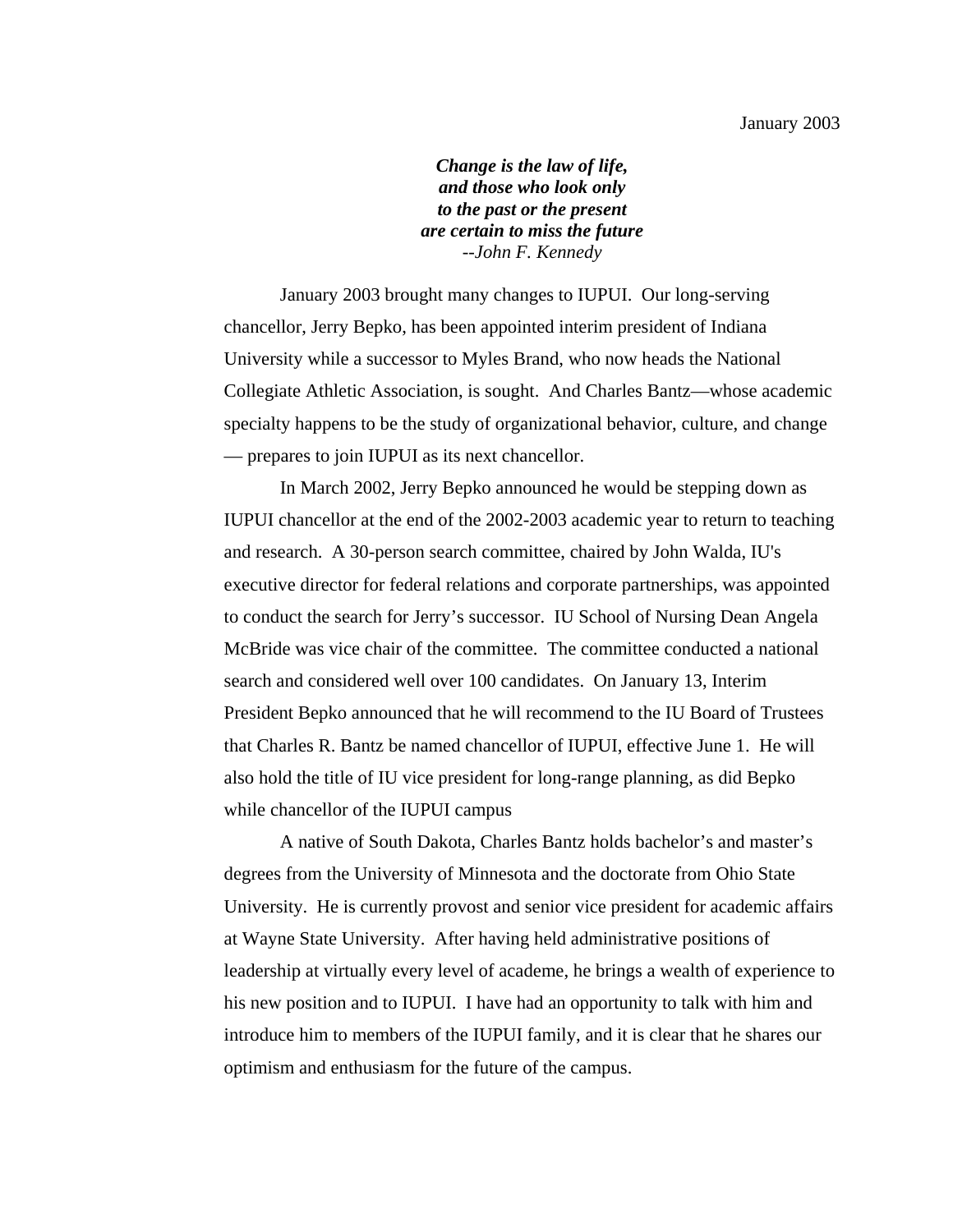Before coming to Wayne State in August 2000, Charles was the vice provost and director of university continuous improvement at Arizona State University and chair of the Department of Communication. In a recent meeting with news reporters in Indianapolis, Bantz said of IUPUI, "The real challenges are to keep moving research, scholarship, and creative activity forward rapidly. That is our obligation as a research university. We also have a key obligation in continuing to serve the community, both in terms of quality and offering programs that are needed to respond to changes in the region and country."

 Charles's wife, Sandra Petronio, will also join our faculty with appointments in the Department of Communication Studies at IUPUI and the Center on Bioethics at the IU School of Medicine. In the coming months, as often as possible while Charles wraps up his work at Wayne State, he and Sandra plan to meet with faculty, staff, students, and members of the Indianapolis community and get better acquainted with our city, our campus, and our university.

# **Chief Deputy Mayor Teaches Class at IUPUI**

 Exercising community leadership as a top city official is part of Mike O'Connor's day job. In January, he began teaching it as part of his night job at IUPUI.

Mike O'Connor, chief deputy mayor of Indianapolis, is teaching a School of [Public and Environmental Affairs](http://www.spea.iupui.edu/) class titled, "Community Leadership." He brings his experiences as Indiana Department of Environmental Management (IDEM) commissioner, deputy associate administrator of the Office of Congressional and Intergovernmental Relations at the U.S. Environmental Protection Agency (EPA), and chief of staff and top advisor to Indianapolis Mayor Bart Peterson to bear on the subject.

 Students at our IU School of Public and Environmental Affairs at IUPUI are fortunate to be in the heart of a governmental center like Indianapolis, where leaders in state and local government, nonprofit organizations, and the private sector routinely bring their expertise and experience to our classrooms as guest lecturers and adjunct faculty. Chief Deputy Mayor O'Connor will help students understand the intricacies of bringing corporate, civic, and academic leaders together on matters of mutual concern and benefit.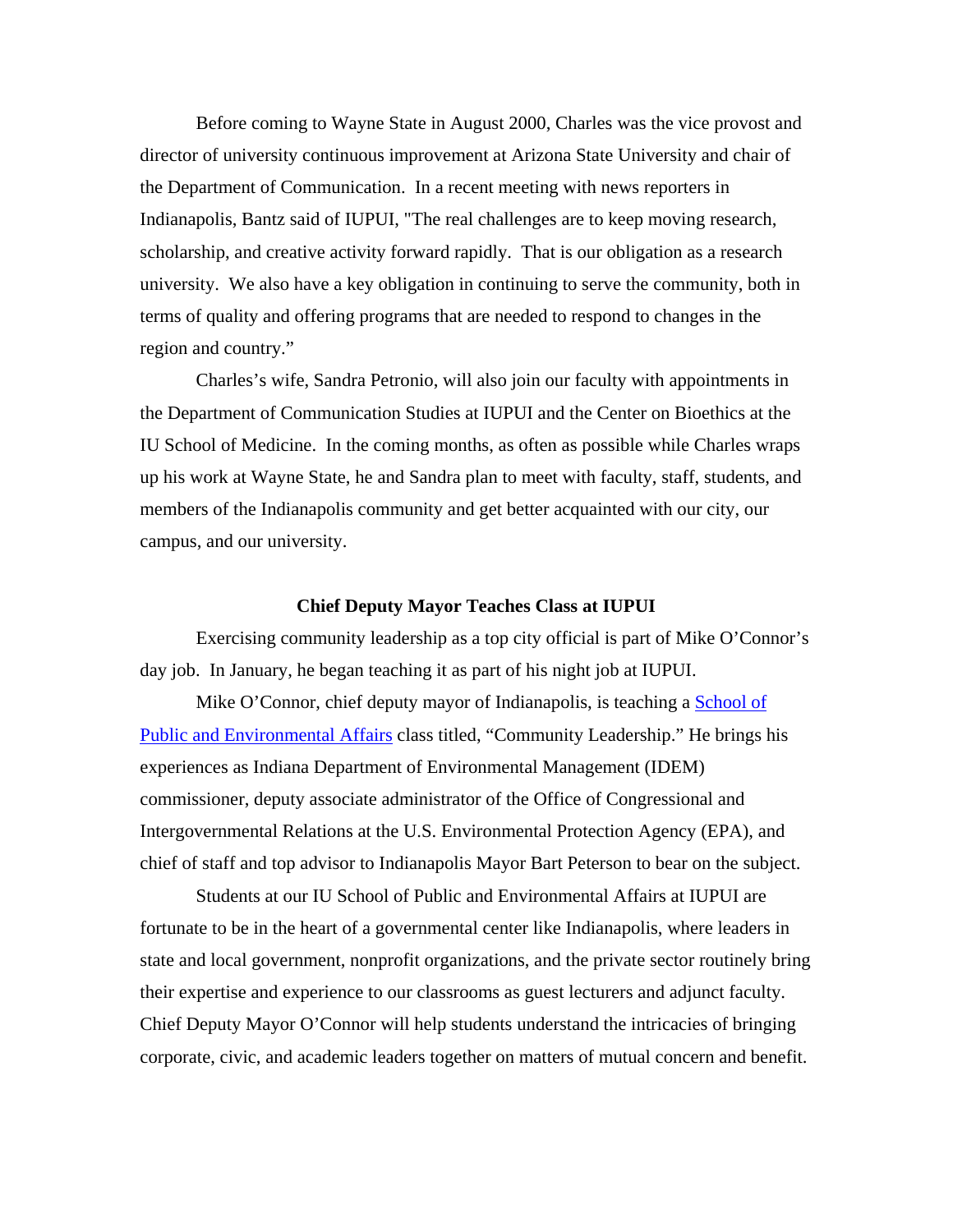Students will also examine how critical strategy and tactical leadership decisions are made and what role leadership style plays in final implementation.

# **Noted Scientist To Lead Stark Neurosciences Research Institute**

 Gerry Oxford, Ph.D., has been selected as the first executive director of the Paul and Carole Stark Neurosciences Research Institute, pending approval of the Trustees of Indiana University. The selection of Dr. Oxford ended several years' planning and a 19 month search made possible through the generosity of Paul and Carole Stark, whose \$15 million gift helps establish an extensive neurosciences research program at the IU School [of Medicine](http://www.medicine.iu.edu/). The institute encompasses many disciplines: medical and molecular genetics, chemistry, anatomy, pharmacology, psychiatry, pathology, physiology, computation, neurosurgery, and imaging.

 "Gerry Oxford is one of the top neuroscientists in the country," said Dean of Medicine Craig Brater. "He also brings the attribute of having developed a highly collaborative approach to research and education." Dr. Oxford has been on the University of North Carolina at Chapel Hill faculty since 1976, where his research has focused on cell signaling pathways that regulate neurosecretory functions and pain sensation in the nervous system.

# **IUPUI Honors King's Legacy with a "Day On" Not a "Day Off" of Service**

 On January 20, [Indiana Civil Rights Commission](http://www.in.gov/icrc/) (ICRC) Executive Director Sandra D. Leek, known for her community involvement, was the keynote speaker for a breakfast for volunteers participating in the fourth annual IUPUI Dr. Martin Luther King Jr. Day of Service.

The Day of Service began at the Madame Walker Theatre Ballroom, where volunteers received a T-shirt with the theme, "What One Day Can Do."

 During his lifetime, King sought to forge common ground so people from all walks of life could join together as equals to address important community issues. Service, he affirmed, was the great equalizer. As he once said, "Everybody can be great, because everybody can serve."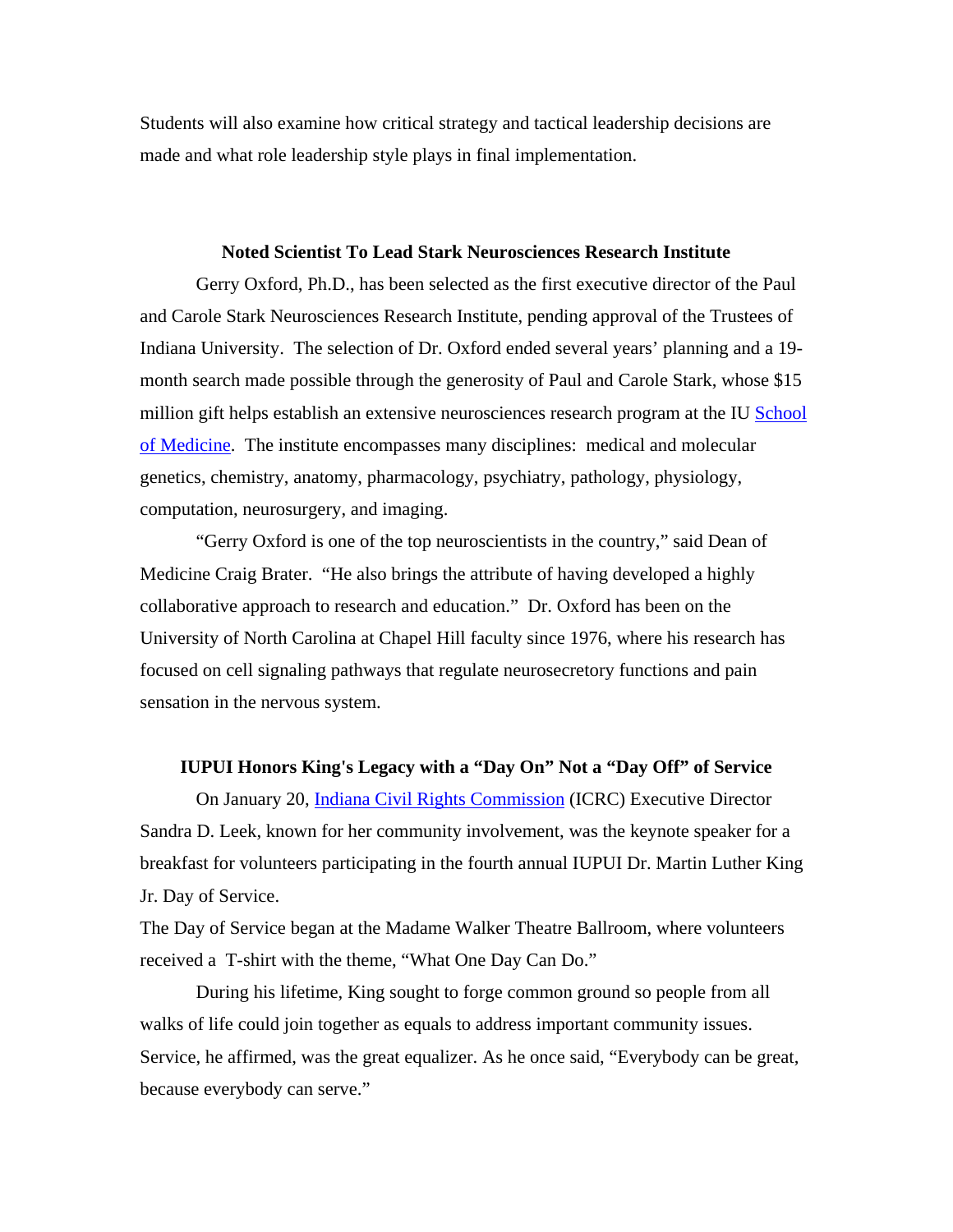In that spirit, IUPUI faculty, staff, students, and their guests spent the national holiday honoring King's life and work with a day of service to benefit the Indianapolis community. Most IUPUI volunteers worked at service agencies in the near westside neighborhood bordering the campus.

 Service sites include Atkins Boys and Girls Club, Dayspring Center, Hawthorne Community Center, Ronald McDonald House, and other locations. Tasks included painting, refurbishing homes that will become low-cost housing, reading books to local children and helping them to create crafts that celebrate diversity.

# **Lake Family Institute on Faith and Giving Created at the Center on Philanthropy**

 The family of the late Thomas H. and Marjorie Lytle Lake has established the Lake Family Institute on Faith and Giving at the IU [Center on Philanthropy](http://www.philanthropy.iupui.edu/) to explore how spiritual values influence philanthropic action. The \$5 million gift was made possible by Tom and Marjorie Lake; their daughter, Karen Lake Buttrey; and her husband, Don.

 During 22 years at the Lilly Endowment, Inc., Tom Lake served as president (1977-84), board chair (1977-92), and honorary board chair (1992-99). He played a vital role with the endowment in revitalizing downtown Indianapolis. The Greater Indianapolis Progress Committee recognized his leadership in 1983 when it awarded him the inaugural Charles L. Whistler Award for his outstanding civic improvement efforts. Prior to his work at Lilly Endowment, Tom Lake built a successful career at Eli Lilly and Company. A pharmacist by profession, he started as a salesman in 1946 and worked his way up to the presidency in 1973 before retiring in 1976. He served on the board of directors from 1965 to 1989.

 The Lake Family Institute is designed to honor Tom and Marjorie's lifelong involvement in the church and the community. Although the Lakes focused much of their philanthropy on religious institutions, primarily Second Presbyterian Church, Marjorie Lake volunteered on the Guild of Crossroads Rehabilitation Center, while Tom Lake held volunteer positions with United Way and other community agencies. The faculty of the institute and their research on issues related to religious values as a basis for caring for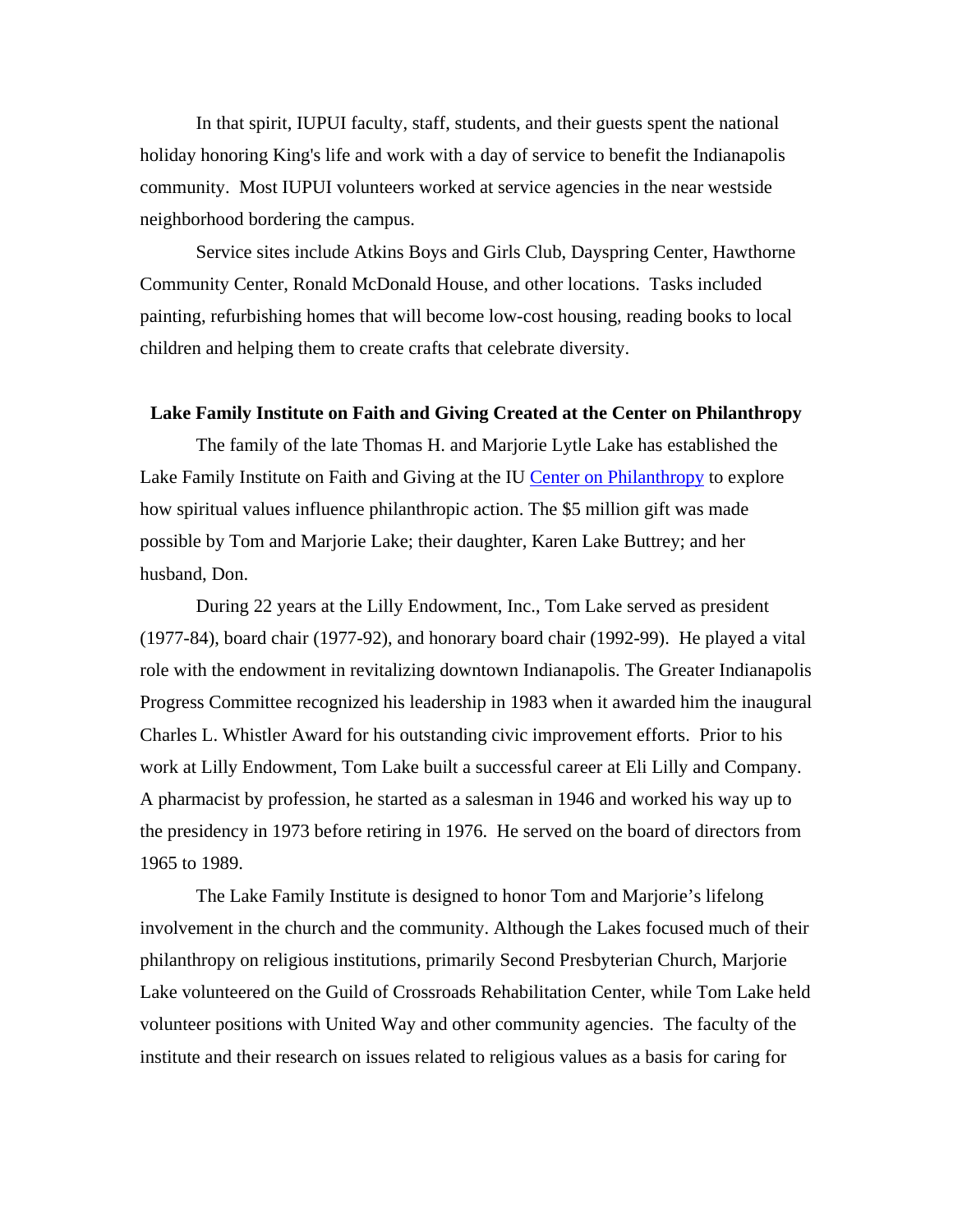others will engage the community through publications, workshops, public lectures, and mentorship programs for aspiring philanthropists.

 Dr. Robert Wood Lynn, former vice president and senior vice president of religion at the Lilly Endowment, who has written extensively about the field, will serve as senior fellow and executive director until December 2003. Dr. William G. Enright, senior pastor at Second Presbyterian Church, will serve in the position beginning January 2004. The Thomas H. Lake Chair in Religion and Philanthropy, who will be both a member of the Philanthropic Studies and Religious Studies faculties at IUPUI, is expected to be named by August 2004.

 We are pleased that the Lake Institute will be at IUPUI, in the city that the Lake family has done so much to advance, and at a campus where strong bonds between the community and the university will enhance its work.

> William M. Plater Acting Chancellor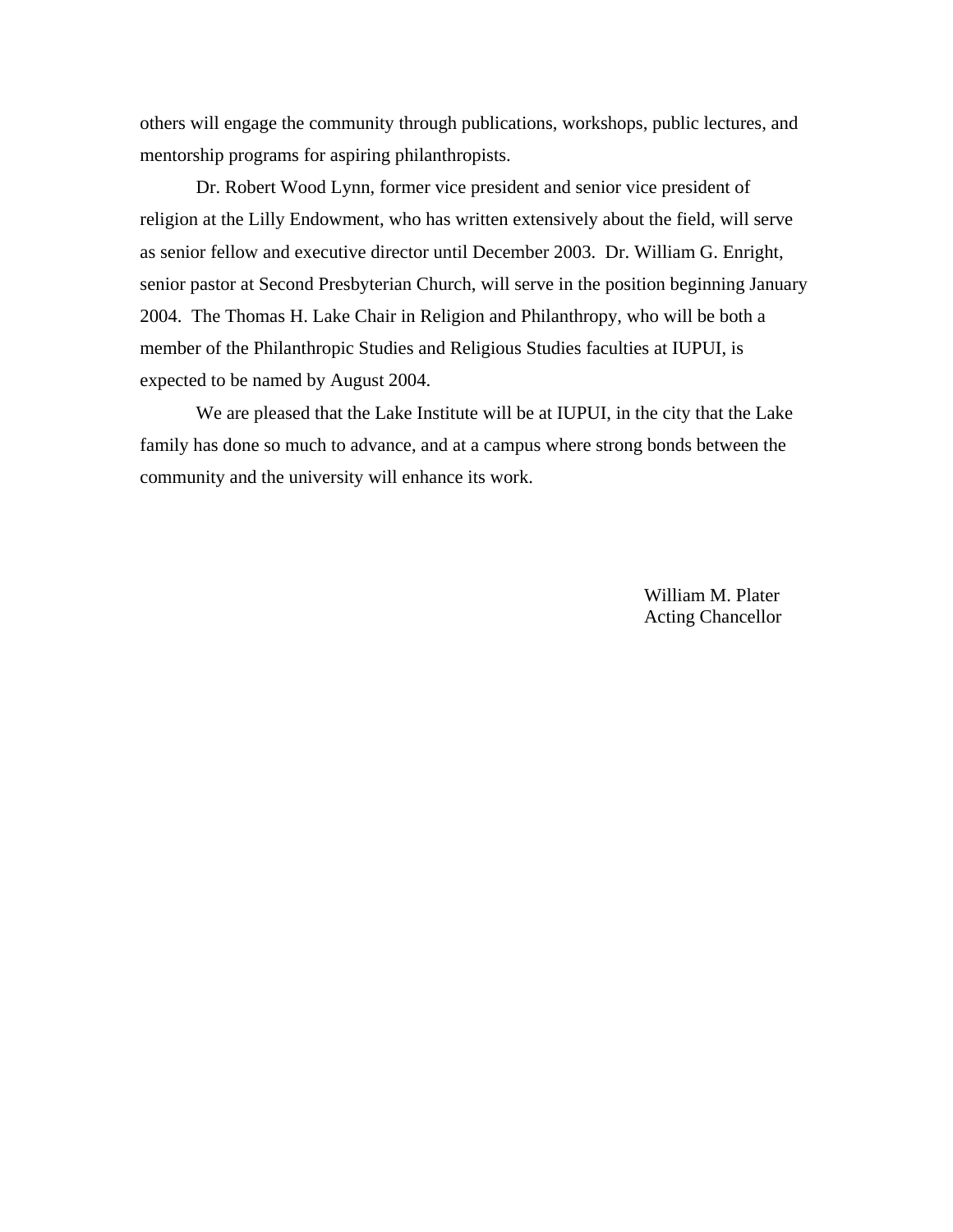March 2003

### **IU and IUPUI Have Record Spring Enrollment**

A record enrollment of 93,664 students have registered for spring semester classes on Indiana University's eight campuses, reflecting increases in headcount of 3.3 percent and credit hour enrollment of 3.6 percent over last spring. IUPUI also established spring semester records for both student headcount and credit hours. Our enrollment of 28,120 was up 4.2 percent. Credit hours rose 5 percent. Minority enrollments also rose: American Indian, 10.3 percent; Asian American, 8.6 percent; African American, 0.8 percent; Hispanic American, 8.4 percent.

# **Central Indiana Life Sciences Initiative Celebrates First Anniversary**

The [Central Indiana Life Sciences Initiative](http://www.indygov.org/mayor/cilsi/) (CILSI ) celebrated its first anniversary on February 13. The founding partners (Central Indiana Corporative Partnership, Indiana University, Purdue University, the city of Indianapolis, the Indiana Health Industry Forum, and Eli Lilly and Company) reported that CILSI exceeded its one-year benchmarks in several key areas.

First, IU's **Advanced Research and Technology Institute** opens its Emerging Technologies Center in April – a business incubator on the downtown canal that has already attracted several tenants focusing on the life sciences.

According to a recent *New York Times* article, incubators can provide lower-cost laboratory and office space, specialized support services like water filtration and sewage disposal, and easy access to the resources of the surrounding campus. Incubators also encourage compatible companies to cluster together, contributing to a "magnet" effect which, in turn, shows that a region actively supports biotech development. And contrary to other regions where life sciences incubators have been less successful, CILSI's efforts are supported by the fact that degree and certificate programs focused on biotechnology-related skills are offered at IUPUI, as mentioned in our [March 2002 newsletter.](http://www.iupui.edu/administration/chancellorsnews/200203.htm)

Another benchmark cited is the IU [School of Medicine'](http://www.medicine.iu.edu/)s Information Sciences Building, also on the canal, which will help grow the public/private research and development capacity in downtown Indianapolis as well.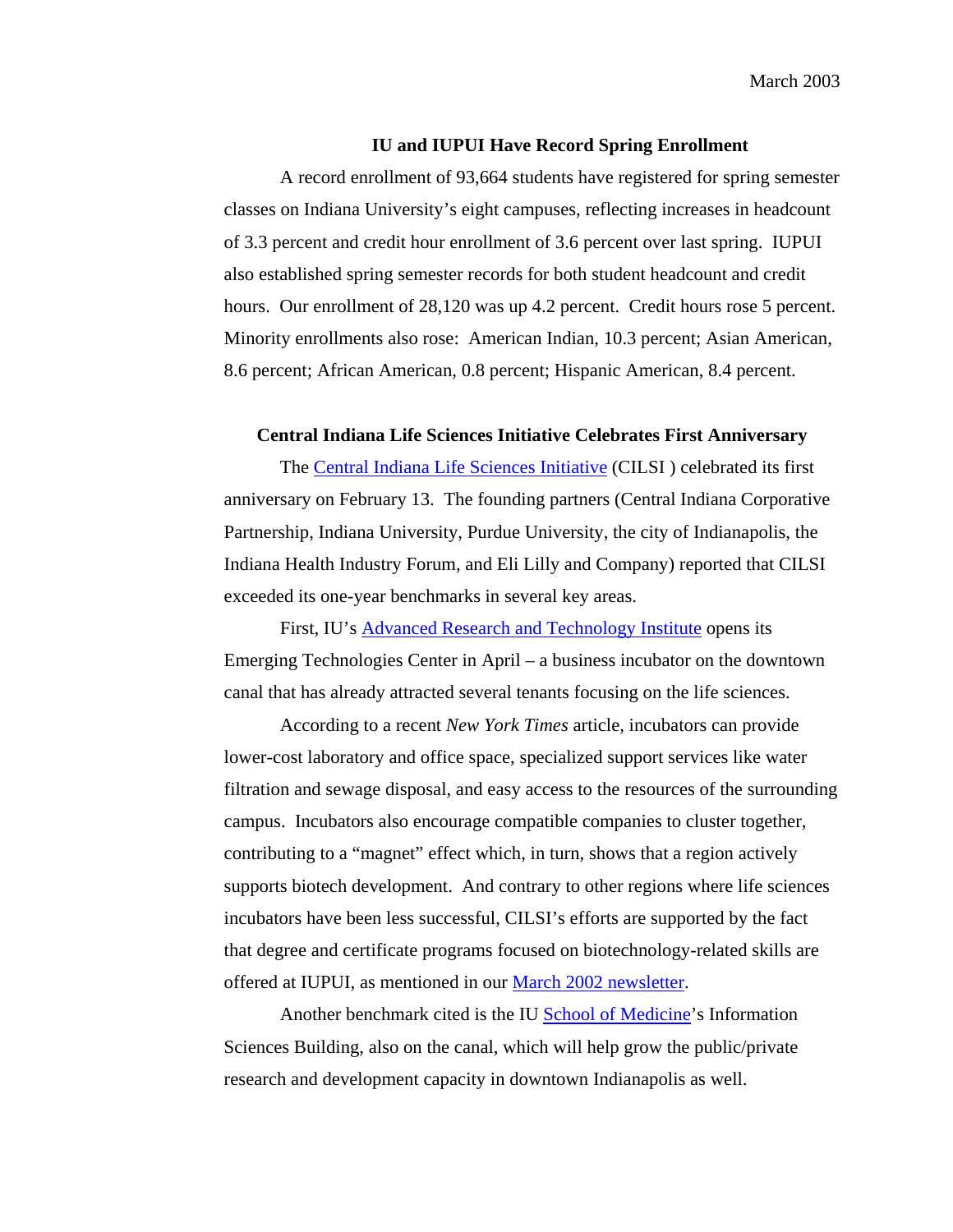# **President Bush Nominates Law Grad for Transportation Board Chair**

President George W. Bush has announced plans to nominate Ellen Gayle Engleman, an **IU School of Law-Indianapolis** 1988 graduate, to a five-year term as member and two-year term as chair of the [National Transportation Safety Board,](http://www.ntsb.gov/) the federal agency that investigates all civil aviation accidents and major railroad, highway, marine, and pipeline accidents.

 Ellen Engleman is an Indianapolis native with multiple advanced degrees, including a Master of Public Administration degree from Harvard University. She is currently administrator of the Department of Transportation's [Research and Special](http://www.rspa.dot.gov/)  [Projects Administration](http://www.rspa.dot.gov/) (RSPA), which regulates pipeline security. Ellen has also been a congressional fellow for Senator Richard Lugar and an executive assistant to former Secretary of Labor Lynn Martin.

Before joining the Department of Transportation, she was president and CEO of [Electricore,](http://www.electricore.org/home.html) Inc., one of seven national consortia established by the federal government to develop electric vehicle technologies. Based at IUPUI, Electricore has had many faculty and students from our **[Purdue School of Engineering and Technology](http://www.engr.iupui.edu/) closely involved in** its technological research and development activities.

# **IU Bloomington and IUPUI Recognized for Excellent Faculty Development Programs**

At last month's annual meeting of the **American Council on Education**, Indiana University Bloomington received the 2003 Hesburgh Award for its Faculty Learning Communities Program. Part of [Scholarship of Teaching and Learning Program,](http://www.indiana.edu/%7Esotl/) the FLCP encourages faculty members to engage in cross-disciplinary research and discussions on what works in the classroom. The award, sponsored by TIAA-CREF, is named in honor of the Rev. Theodore M Hesburgh, C.S.C., president emeritus of the University of Notre Dame.

 Last year, IUPUI was one of four universities to receive a Hesburgh certificate of excellence for its faculty development program to enhance student retention in "Gateway" courses that students need for future college success. This year, IUPUI shared certificate of excellence recognition as a partner in a consortium led by Miami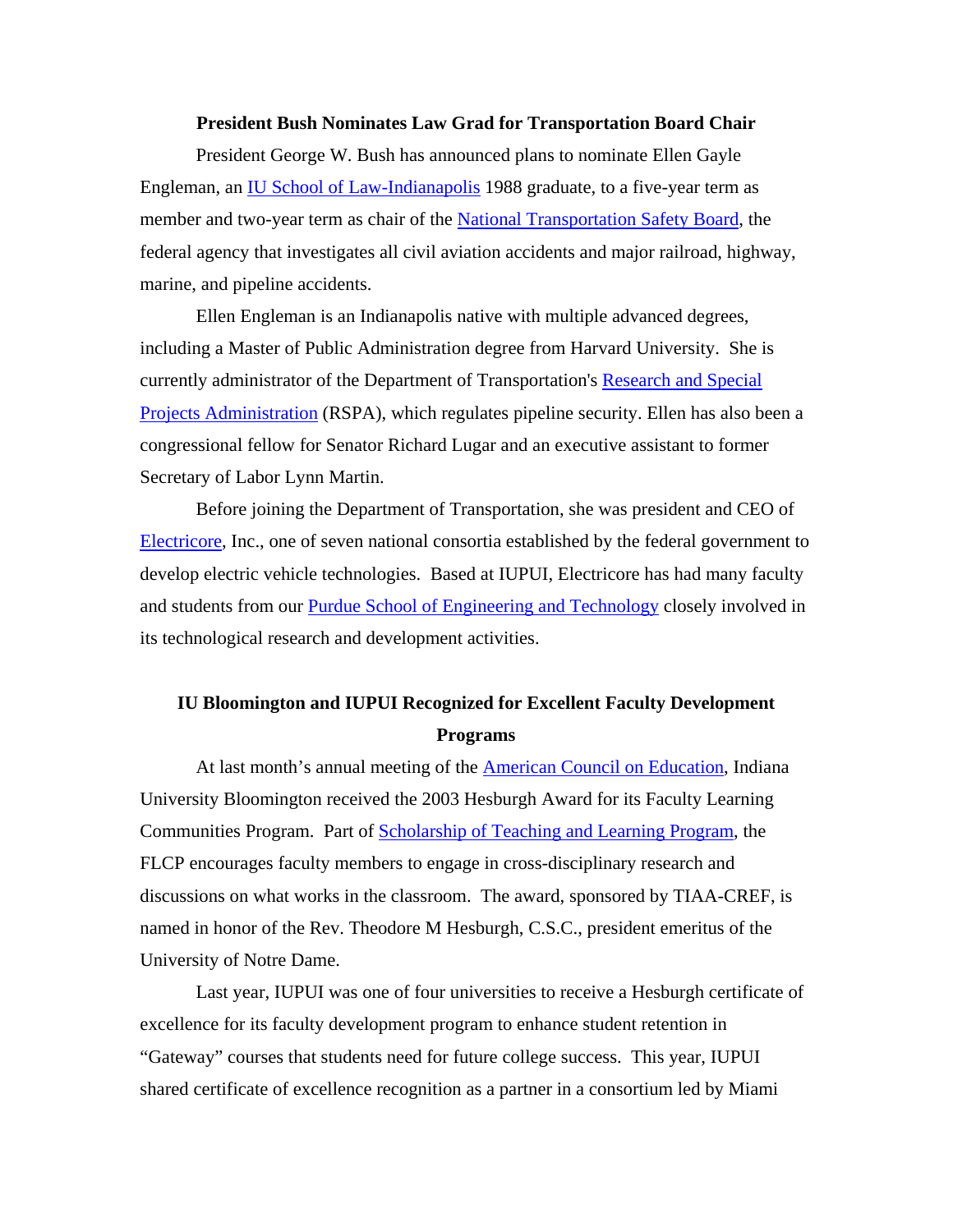University of Ohio to implement [Faculty Learning Communities](http://www.units.muohio.edu/flc/). Sponsored by FIPSE (the Fund for the Improvement of Postsecondary Education), the consortium also includes Ohio State, Kent State, Notre Dame, and the Claremont Consortium. The initiative adapts student learning community approaches to faculty development. Goals are to improve student learning by enhancing faculty expertise in teaching, coherence of learning strategies across disciplines, and rewards for effective teaching.

#### **Gifts from Fed Ex and UPS Help Enhance Teaching and Learning**

A generous gift from Federal Express will help support IUPUI's [Teacher's](https://www.cln.iupui.edu/index.asp?p=co/tres/about.html)  [Resource Center.](https://www.cln.iupui.edu/index.asp?p=co/tres/about.html) The center provides everything (teacher's guides, worksheets, supplies, and materials) schoolteachers need to present hands-on math and science activities in their classrooms. It is part of the outreach provided by IUPUI's Community Learning Network. Cyndy Pittman, Managing Director, **[INDY National HUB FEDEX Express](http://www.vfedex.com/indy/Main.htm),** explained the reason for the company's support: "The strategic goals for FEDEX include participation in programs that enhance the quality of life. A solid knowledge base of science and math is a necessity for our next generation of scientists, engineers, and business entrepreneurs. What better way to show our support for the future leaders of America than partnering with IUPUI in the Teacher's Resource Center?"

The [UPS Foundation](http://www.community.ups.com/community/resources/foundation/index.html), the charitable arm of United Parcel Service, whose mission is to "act as a catalyst that promotes volunteer opportunities and provides support for education and urgent human needs through focused, funded initiatives," has provided scholarship funding for three student mentors in the [University College](http://uc.iupui.edu/) at IUPUI. University College provides first-year and second-year students advising, orientation, and mentoring to enhance their persistence in college. Student mentors tutor and advise other students in some of the most challenging courses, including calculus, finite mathematics, physics, and psychology. Success in these courses has a positive impact on the student's potential for completing a course of study and earning a degree.

# **University Library at IUPUI Preserves Indianapolis Foundation Records**

The Department of Special Collections and Archives in the [University Library](http://www-lib.iupui.edu/) at IUPUI and the Indianapolis Foundation have formed a partnership to preserve and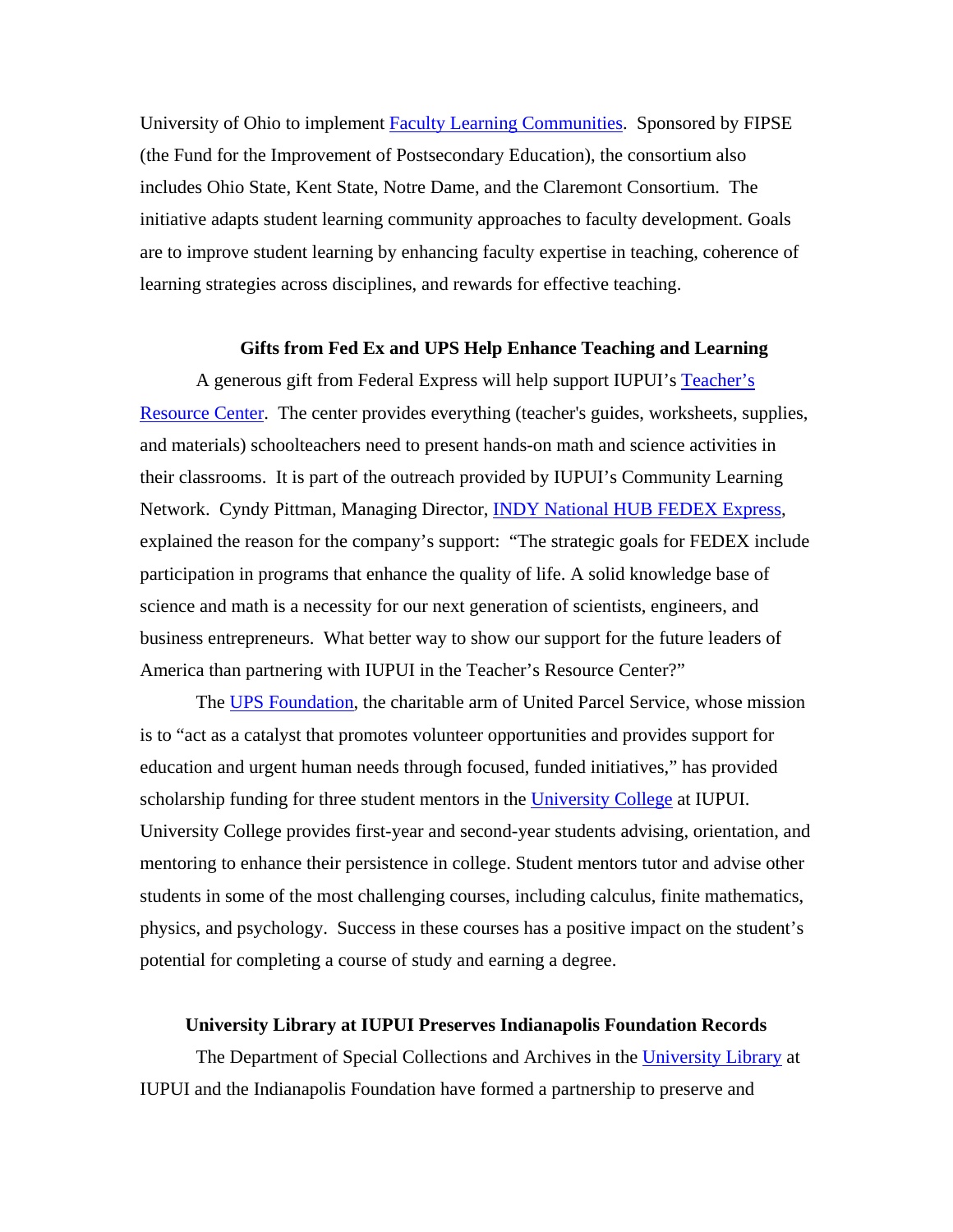provide access to the historical records of one of the oldest community foundations in the U.S. Indianapolis Foundation records dating back to 1916 will provide academic researchers and others insights into the foundation's administrative history and grantmaking philosophy and practices.

The IUPUI University Library is home to the Joseph and Matthew Payton Philanthropic Studies Library and the Ruth Lilly Special Collections and Archives, which together constitute one of the most comprehensive collections in the world of organization records, personal papers, and published materials relating to philanthropy.

Any citizen of Indiana may obtain borrowing privileges and access the University Library's print and electronic collections.

#### **IUPUI and Bologna to Develop Master of International Studies in Philanthropy**

A partnership between the IU [Center on Philanthropy](http://www.philanthropy.iupui.edu/) and the University of Bologna, Italy, establishes the first academic program for the study of philanthropy in Europe. The two institutions independently offer master's degrees in philanthropic studies. The interinstitutional collaboration, which includes faculty and student exchanges, will help the University of Bologna develop a program leading to a master's degree in international studies in philanthropy. Students wanting to work in international nongovernmental organizations or in national nonprofits which address issues that are global in scope are likely to find the new degree program and exchange opportunities particularly valuable and attractive.

Incidentally, the Trustees of Indiana University have approved IU's offering a Ph.D. in philanthropic studies. This new doctoral-level degree program is currently under consideration for approval by the Indiana Commission for Higher Education.

# **High School Students See Molecular Medicine in Action**

What is it like to peer into the world of genetics and use the same tools as researchers to better understand and develop treatments and cures for complex diseases?

 Nearly 50 Indiana high-school students get that opportunity this month, March 9- 10, at the [Molecular Medicine in Action](http://www.iupui.edu/%7Ewellsctr/MMIA/) program at our IU School of Medicine. Students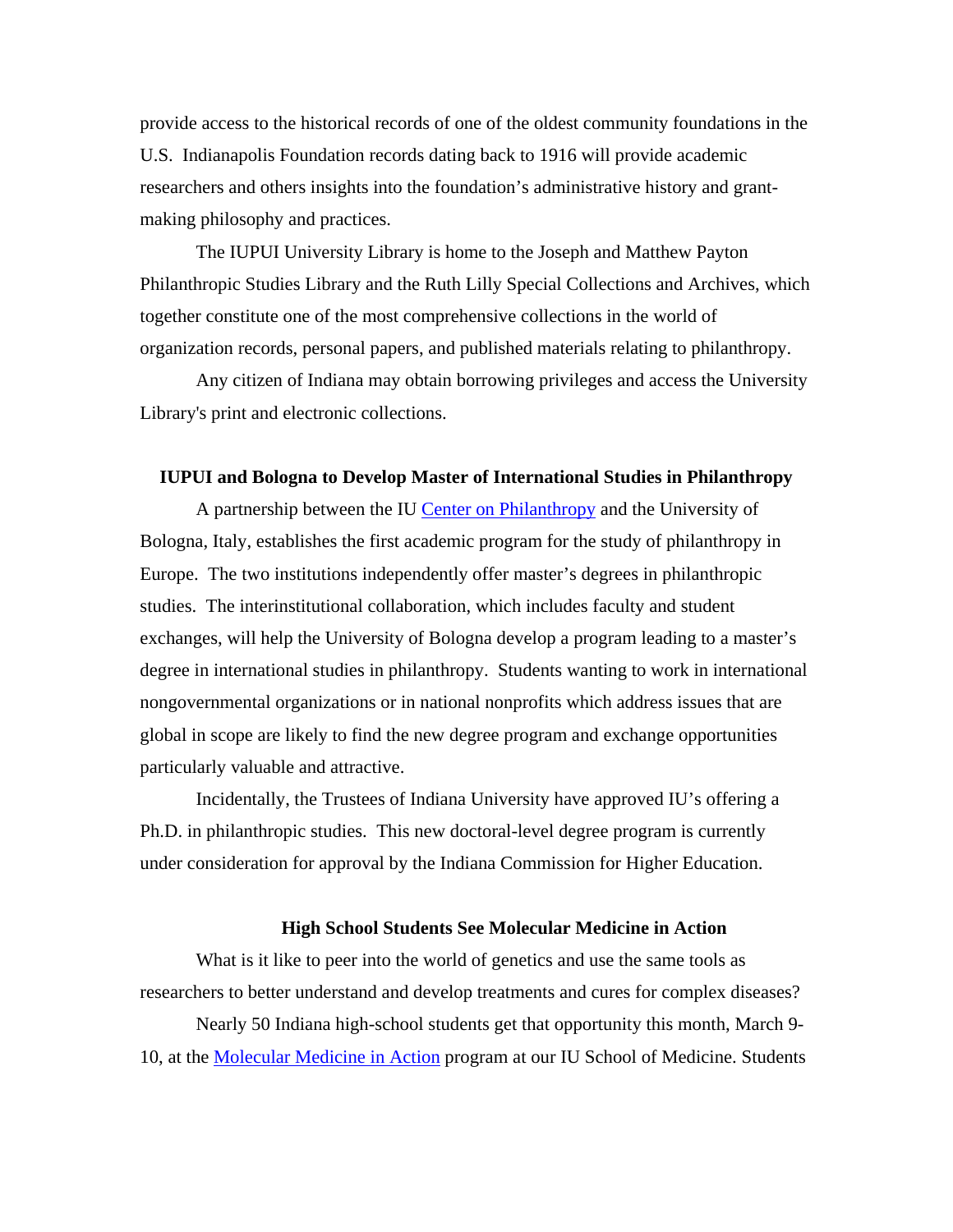will work with some of the nation's top scientists in the Herman B Wells Center for Pediatric Research.

 Under the supervision of IU faculty, the students rotate through a variety of workstations and labs, analyzing and isolating DNA. They observe how gene mutations are identified and how modified genes are used in therapy. Students also learn how to use the latest microscopic imaging techniques that enable researchers to study living cells.

 The Molecular Medicine in Action Program, now in its fourth year, helps build closer ties between the IU [School of Medicine](http://www.medicine.iu.edu/) and Indiana's science teachers and students. We wish to thank the [Riley Memorial Association](http://www.rileykids.org/), Indiana Department of [Education,](http://ideanet.doe.state.in.us/) [Indiana Association of Biology Teachers](http://www.hasti.org/groups/iabt.html), and the [Hoosier Association of](http://www.hasti.org/)  [Science Teachers](http://www.hasti.org/) for supporting the Herman B Wells Center for Pediatric Research and the IU School of Medicine in this effort.

\*\*\*\*\*\*\*\*\*\*\*\*\*

 Enclosed with our letter this month is the *[2002 IUPUI Performance Report.](http://www.iport.iupui.edu/iupui/default.asp)* It is the sixth edition of this publication.

 Each year, our [Office of Planning and Institutional Improvement](http://www.planning.iupui.edu/) collects information about areas of campus development that have been identified in ongoing strategic planning as key indicators of performance in meeting our goals. Even while it is a product of the information-rich environment that helps us make prudent decisions and use resources wisely, it is also an opportunity to bring our stakeholders up to date on the directions we have taken to provide public higher education of exceptional quality in Indiana's most heavily populated region.

 We hope you find these reports helpful in taking stock of the investments you have made in IUPUI — as citizens, as alumni, as friends and supporters — and we invite your questions, comments, and suggestions.

Sincerely,

William M. Plater Acting Chancellor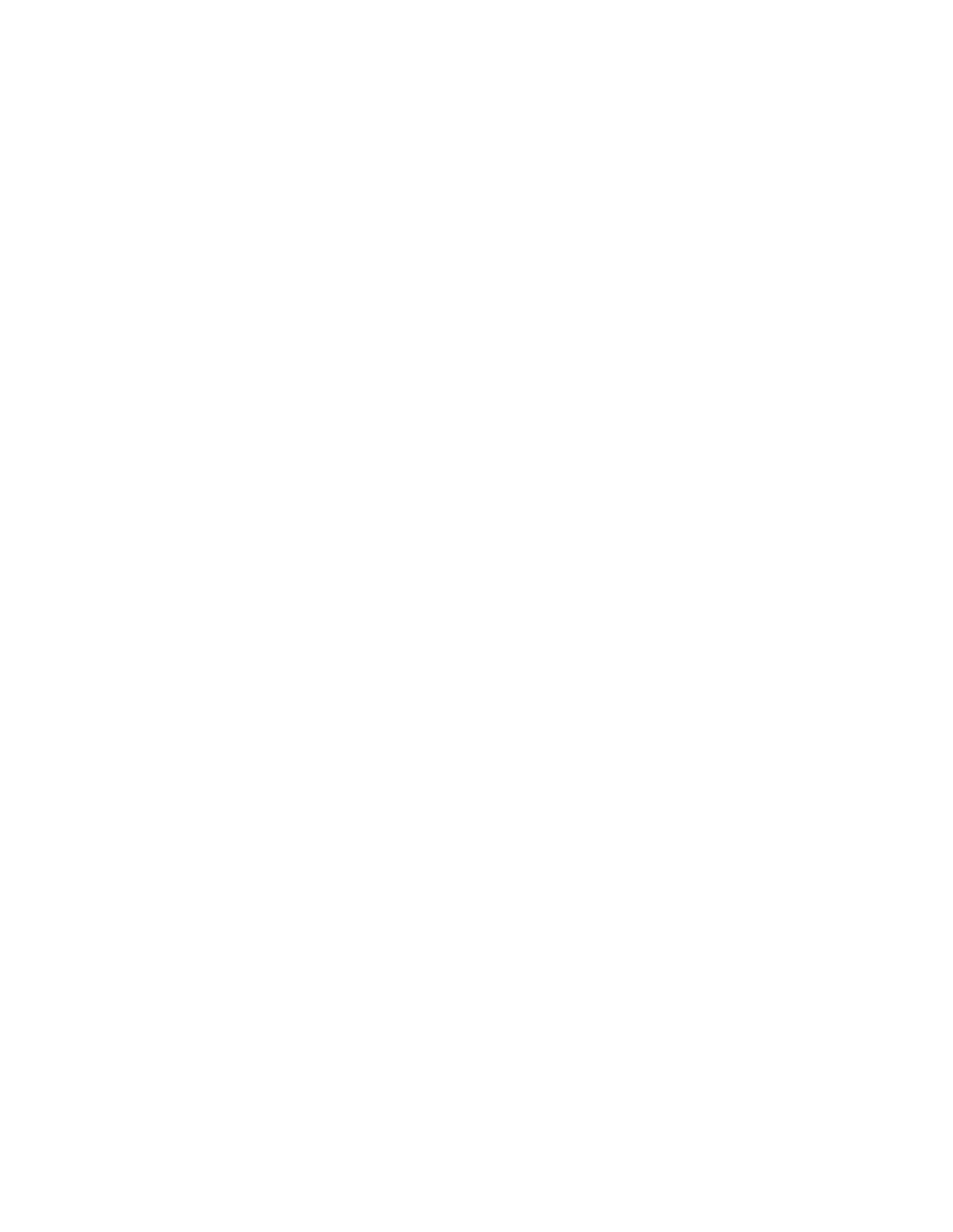# **A Bold Idea Takes Shape: IU's New Emerging Technologies Center Dedicated in Indianapolis**

Earlier this month, I had the opportunity to participate in the State Leadership Summit sponsored by the Indiana Humanities Council. The summit focused on the urgency of changing the status quo if we are to create the brightest possible economic future for Indiana.

 During a keynote address, physician/astronaut Mae Jemison gave us a physics and economics lesson. She invited us to imagine her holding a ball above her head. The ball represented a cluster of ideas. She then asked, "How do you convert this ball of ideas from potential energy to kinetic energy?" The answer, of course, is that you have to let the ball drop from your hands. Ideas only fulfill their potential when you take the risk of testing their viability with actions.

 A few days later, May 19, I participated in the dedication of the Emerging Technologies Center, IU's new business incubator on the north side of the Downtown Canal in support of the [Central Indiana Life Sciences Initiative.](http://www.indygov.org/mayor/cilsi/) CILSI represents a release of the kinetic energy inherent in the cluster of potential energy that took shape a little more than a year ago when the life sciences initiative was born. This partnership of business, university, and government is a major, focused, economic development strategy for Indiana that received a lot of attention at the Indiana Leadership Summit.

 In addition to IU's investing \$6 million in public and private grants, the city gave \$500,000 to the Emerging Technologies Center and overall has put more than \$3 million in cash and land toward the life sciences initiative. One of the greatest champions of the ETC and CILSI has been Mayor Bart Peterson, who said at the dedication: "The ETC is a major advancement in our goal for a more prosperous, progressive, and technologically advanced region. The success of companies assisted by the ETC will mean new jobs and new economic opportunities for our citizens."

 David Goodrich, president of the [Central Indiana Corporate Partnership](http://www.cincorp.com/) and cofounder of the Central Indiana Life Sciences Initiative, stressed the role of the ETC in encouraging entrepreneurship. "The best minds in academia today want the ability to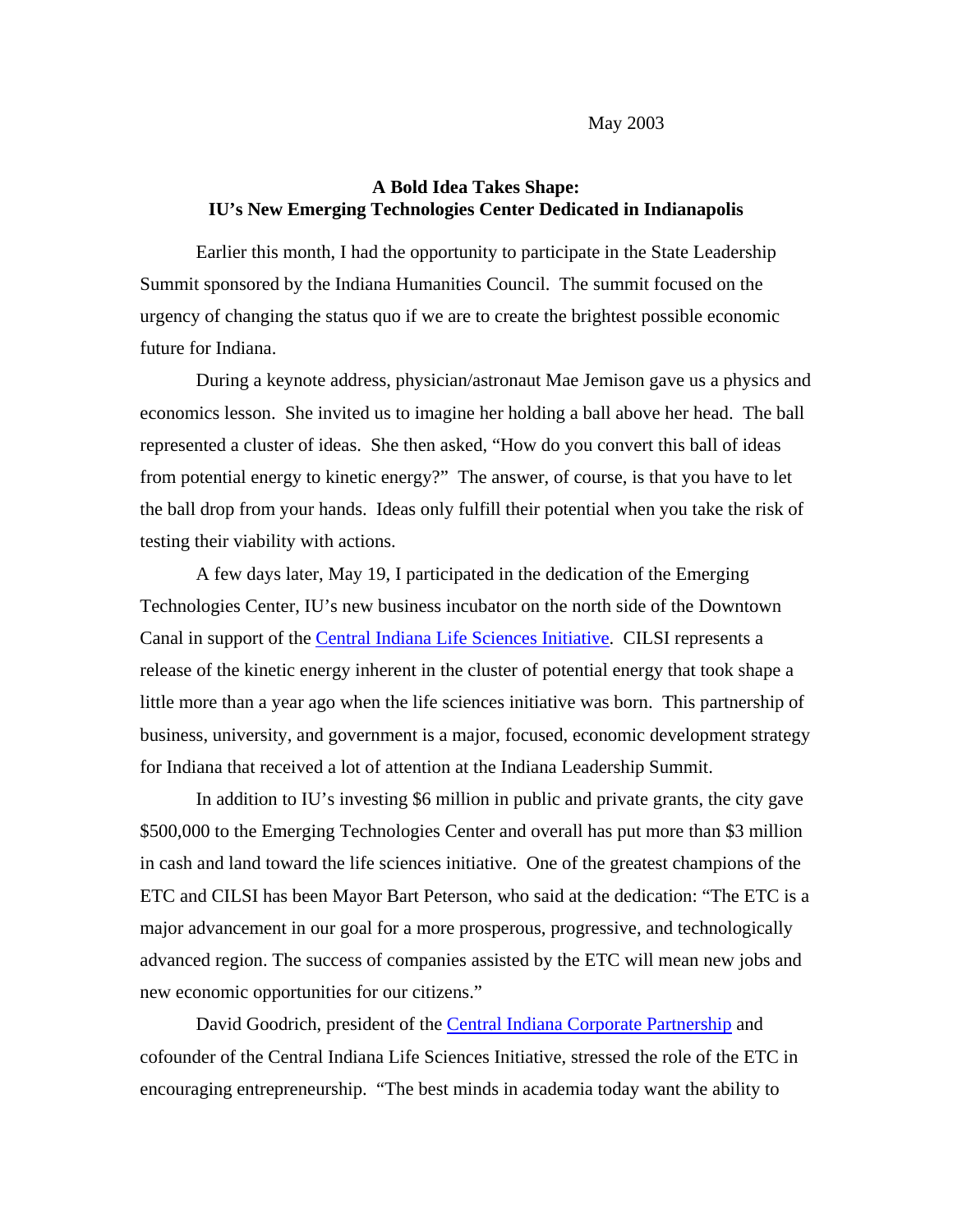take their research into the marketplace and, by providing that avenue, the Emerging Technologies Center will help IU retain and attract the top talent that's critical to a knowledge-based economy."

 IU's [Advanced Research and Technology Institute](http://arti.indiana.edu/) owns and operates the ETC, which also now houses the [Indiana Proteomics Consortium](http://www.inproteomics.com/) and the [Indiana Health](http://www.ihif.org/)  [Industry Forum.](http://www.ihif.org/) The Indiana Proteomics Consortium is a collaboration between Indiana University, Eli Lilly and Company, and Purdue University that leverages the research abilities of the three partners to identify entrepreneurial opportunities in research on proteomics. The Indiana Health Industry Forum, a statewide nonprofit partnership organization of business, academe, and government, devotes itself to enhancing the economic growth and development of the health industry in Indiana, including linking life sciences entrepreneurs with appropriate business contacts.

 Among the businesses now leasing space in the incubator are The Haelan Group, a health care software firm; **[OptoSonics Inc.](http://www.optosonics.com/)**, founded by Robert Kruger, an IU School of Medicine adjunct professor of radiology, which develops thermoacoustic imaging systems physicians use for diagnosis and treatment; and Sales Performance Partners LLC, led by President Susan Woods, a former adjunct professor at IU's Kelley School of Business, which provides broad business training and advice to scientists who want to know how best to sell their products.

 The basic purpose of the Emerging Technologies Center is to help start-up companies like these survive their first critical years of existence. It will deliver a continuum of guidance and resources to tenants, helping them to grow and achieve commercial success.

 During the dedication of the new Emerging Technologies Center, Jerry Bepko, as IU interim president and president of the ARTI Board of Directors, announced the establishment of the Evan Bayh Center for Economic Development: "The mission of the center will be to effect careful evaluation of the business climate in Indiana and to offer assistance in advancing economic development, especially in the life sciences. Senator Bayh is dedicated to the development of a knowledge-based economy and higher education in the state and we honor that commitment with this designation."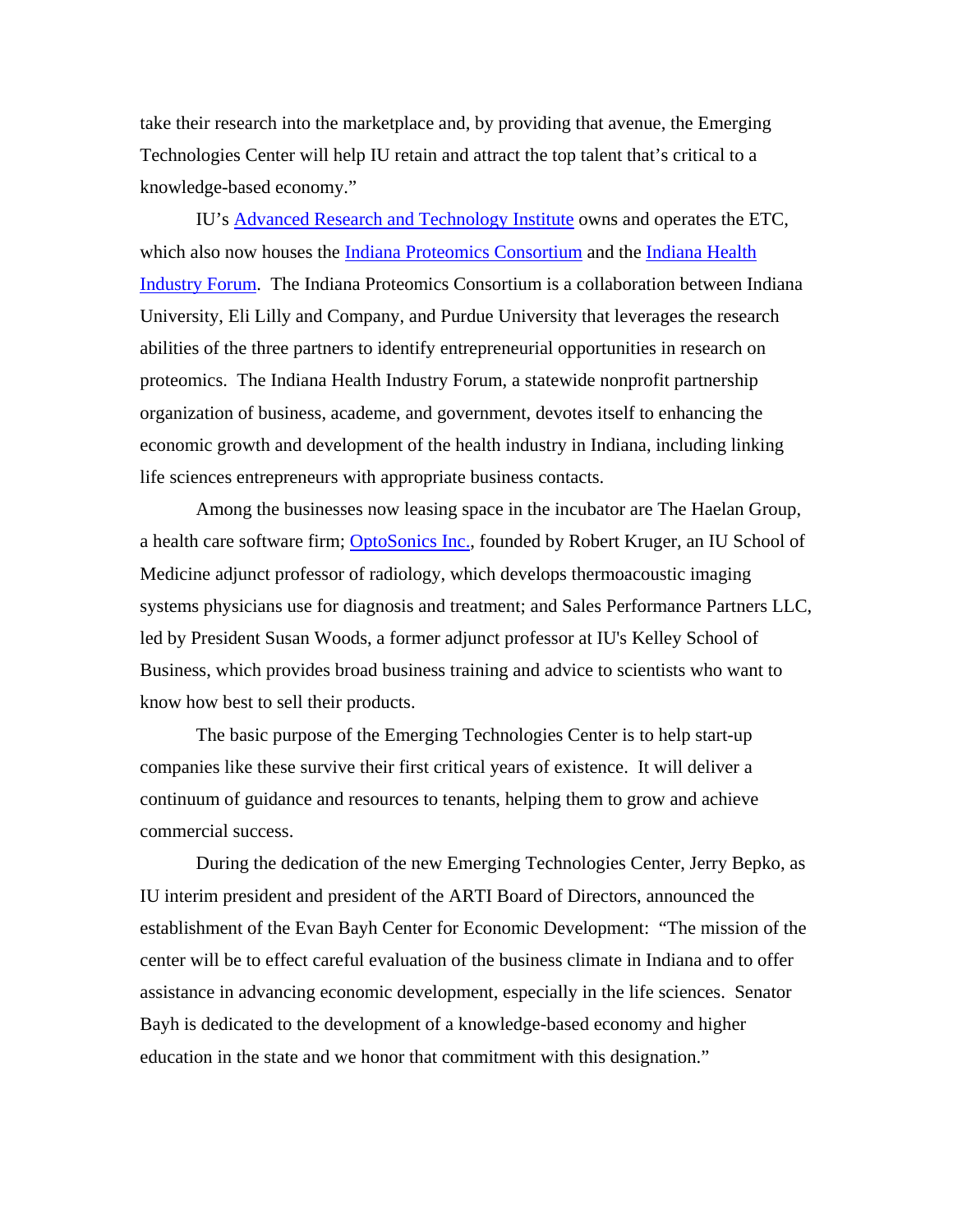# **Indiana General Assembly Also Fuels Momentum of the Life Sciences Initiative**

 In related developments, Indiana University's strength in life sciences has been further boosted by the Indiana General Assembly, which approved bonding authority for four research and education buildings—three in the School of Medicine on the Indianapolis and Fort Wayne campuses and one in the College of Arts and Sciences at IU Bloomington.

 The IU School of Medicine can now advance its plans for constructing a \$15 million

Medical Information Sciences facility in Indianapolis, which will house the [Regenstrief](http://www.regenstrief.org/)  [Institute](http://www.regenstrief.org/), the [Bowen Center](http://www.bowenresearchcenter.iupui.edu/), the [Department of Public Health,](http://www.state.in.us/isdh/) the [Center for Bioethics,](http://www.bioethics.iu.edu/about.html) the Center for Computational Biology and Bioinformatics, biostatics, and pediatric health services research. It will be built on land given to IU by the city of Indianapolis.

 Research III, a \$33 million project, will expand the medical school's laboratory capacity for research in cancer, genomics, and proteomics. IU also will benefit from the legislature's enactment of a bill which recognizes that research facilities are more costly to operate than education buildings. It will fund operations of future buildings at a new two-tiered rate.

 The Indiana General Assembly's foresight and commitment is much appreciated. It will not only allow our faculty to better compete for public and private funding for their research but will also provide new revenues to Indiana and create job opportunities in promising sectors of the state's economy.

# **And a Special Thanks to You . . .**

 In the five months since Jerry Bepko became IU's interim president, a lot has happened at IUPUI, as the previous news items make plain and as previous issues of these newsletters have chronicled year after year.

 I have enjoyed the privilege and honor of serving as acting chancellor during this brief period, and I am now even more aware of just what a remarkable place IUPUI has become in its 34 years. Each achievement is noteworthy in itself; but taken together, so many things are happening so quickly that we sometimes fail to see how truly extraordinary the progress has been, even in such a short time.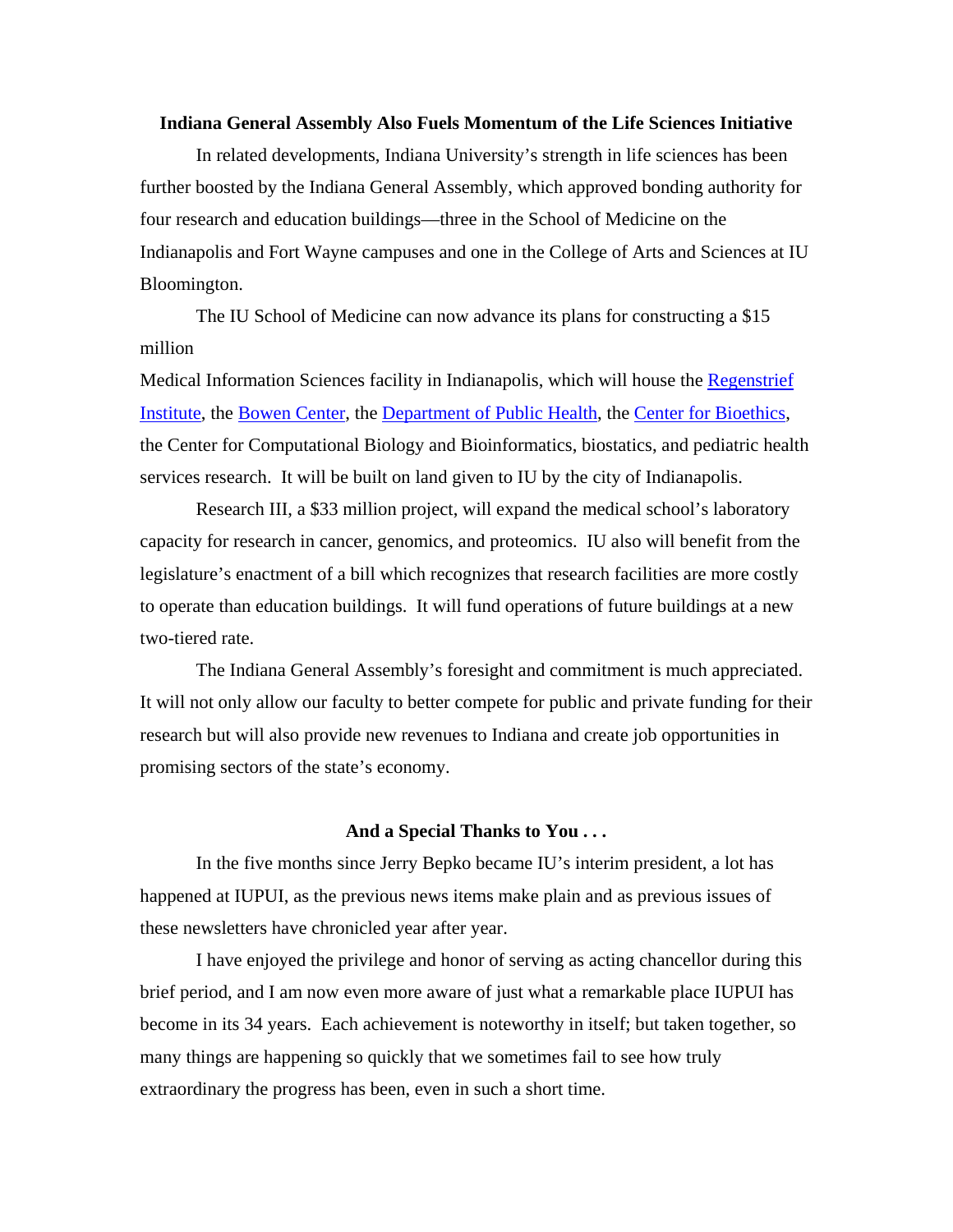From my vantage point of the past few months, I can report that Jerry Bepko has left a legacy of optimism, self-confidence, and cooperation that will stand us in good stead as we look toward the challenges ahead. There is every reason to believe that the best is yet to come.

 Our new chancellor, Charles Bantz, will find a team of committed, capable people ready to move IUPUI forward in accord with his vision and into the ranks of the most effective and successful universities in the country—engaged locally with our community while advancing knowledge globally.

 IUPUI could not have achieved as much as it has without community support. Central Indiana has needed a great university to serve as a source of renewable talent and ideas that will ensure future prosperity. With support from Mayor Bart Peterson; the Indiana General Assembly; corporate and civic leaders; presidents of the city's fine private colleges and universities; heads of museums, foundations, and other nonprofit organizations; superintendents of school districts; the academic administration of Indiana University and Purdue University; our alumni, and thousands of other individuals, IUPUI has come to reflect the collective hopes and aspirations of a community that is determined to become one of the world's best.

 And the faculty and staff have done their part, too. Despite offers to go elsewhere for higher pay, lighter work loads, or better surroundings, all but a few have elected to remain at IUPUI because of a calling to civic responsibility and a chance to see a dream come true. People at IUPUI are still dreaming and still stretching. With a new chancellor in place on June 1, there will be renewed energy and enthusiasm for making IUPUI and central Indiana an inspiration for the world as the very model of partnership between two great universities, the city and higher education, the discovery of knowledge and its wise use, aspirations and their attainment.

 As I step down from my acting role, and from the vantage point of seeing how things really DO converge in partnerships and collaboration, I'd like to thank you for your support and encouragement during this transition. Together, we've made a link between the past and the future, from Bepko to Bantz, without losing momentum or confidence.

The "future *truly* is here."